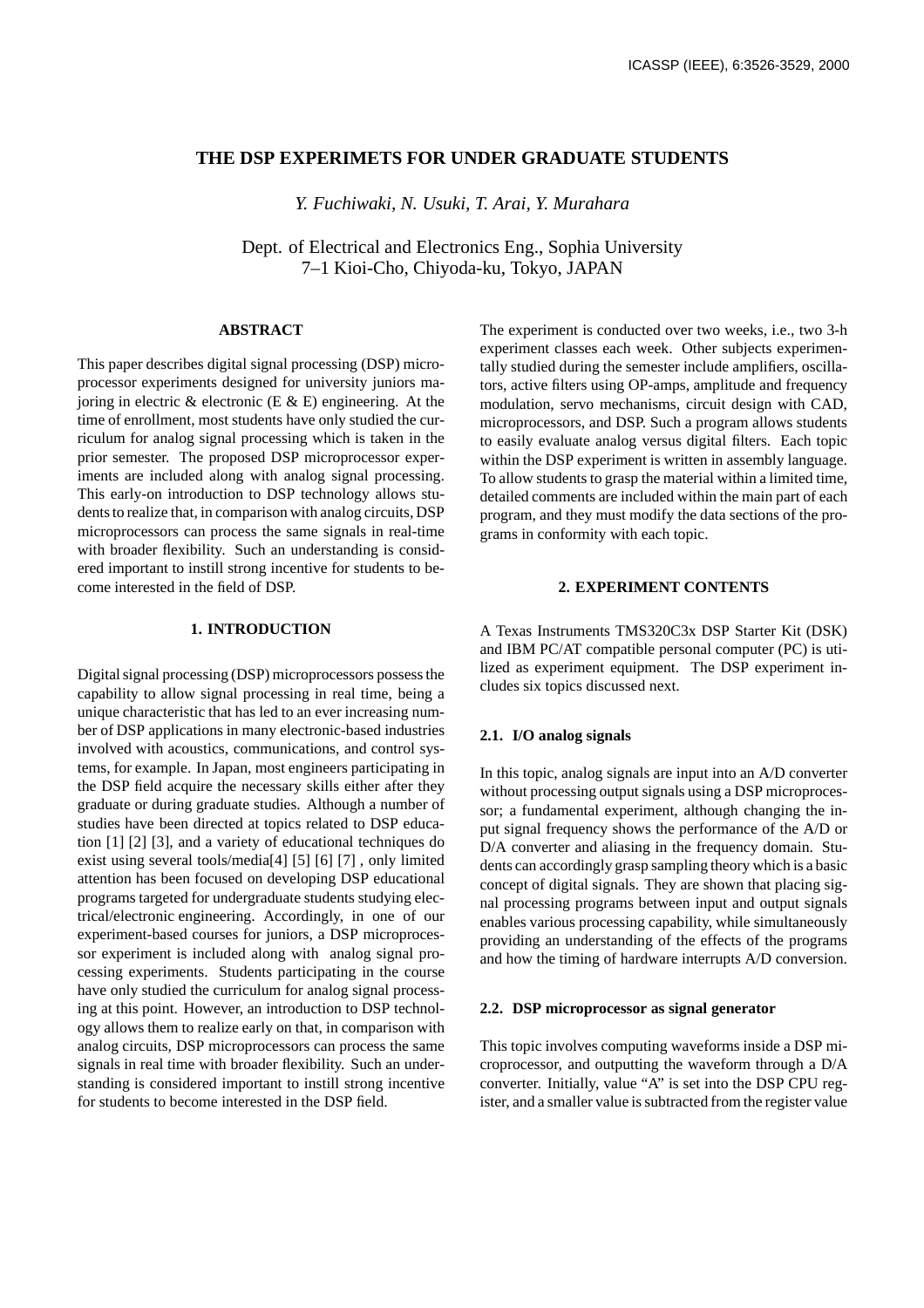

Figure 1. A second-order IIR subsystem



Figure 2. Cascade and parallel structure for forth-order system.

every time frame. When the register value is negative, "A" is set again. This computation is output to D/A converter and the output waveform is a sawtooth wave. By modifying the program, a triangular wave with a center value of 0 is easily computed. Then, by applying a sinusoid development formula to instantaneous values of the triangular wave, instantaneous values of a sinusoid can be computed and output to the D/A converter such that a sinusoid wave is synthesized. This topic is associated with many applications involving waveform generation performed by synthesizers for example.

# **2.3. Finite Impulse Response(FIR) digital filters**

This topic involves designing FIR digital filters. Namely, coefficients of FIR digital filters are used to demonstrate their impulse responses; hence making it easy to comprehend FIR filters with regard to the time domain. Although FIR filters can be designed in a number of ways, the simplest method is called the window method [8] . Initially, rectangular windows are used, i.e., we adopt 8th- and 31st-order rectangular windows in which students are able to understand characteristics of a rectangular window, cutoff characteristics, cutoff frequency based on window length, size of side lobe to main lobe, and other features. The simple theory involved here allows experimental results to be theoretically investigated such that students gain an understanding of time and frequency Fourier transform pair. Next another FIR digital filter is designed using a 31st-order Hamming window, and its characteristics are compared to those of the FIR filter designed using a rectangular window. In addition, the linear-phase characteristic of an FIR filter is observed. Overall, students come away with a feeling that they can design FIR digital filters with a variety of frequency characteristics by adjusting the limited length coefficients of FIR filters.

#### **2.4. Infinite Impulse Response (IIR) digital filters**

The design IIR digital filters is carried out in this topic, as they can be designed based on analog filter design theory. Using digital filters to realize the same characteristics as analog filters allows students to grasp the usefulness of digital filters. During a previously performed experiment, students learn about analog active filters using OP-amps; thus here the same characteristics are given to an IIR digital filter. In other words, by observing frequency characteristics of both filters, students are able to practically confirm that digital filters can realize characteristics of analog filters. Specifically studied is the basic construction element of a 2nd-order IIR digital filter expressed as

$$
H(z) = \frac{b_0 + b_1 z^{-1} + b_2 z^{-2}}{1 + a_1 z^{-1} + a_2 z^{-2}}.
$$
 (1)

The characteristics of the analog filter are similarly expressed. Figure 1 shows a block diagram of this 2nd-order IIR digital filter subsequently used to design a 4th-order Butterworth low-pass filter with a 1.25-kHz cutoff frequency. Students must first calculate the transfer function of the equivalent analog filter, then design the IIR digital filter based on its coefficients. Bilinear transformation and impulse invariance design [8] are adopted in this design, and two 2nd-order IIR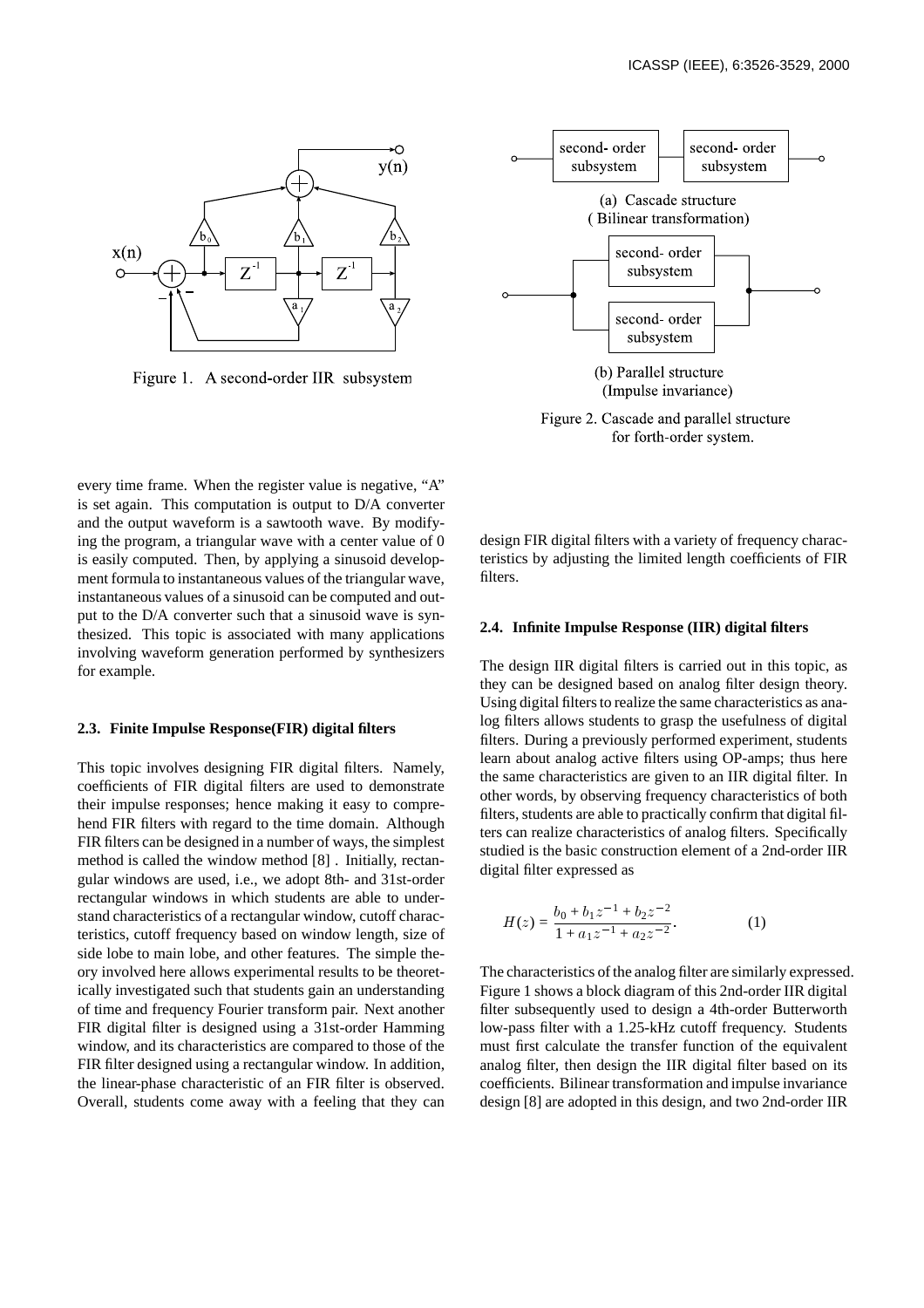

Figure 3. Measurements for frequency characteristics of digital filter and analog filter.

filters are connected in series or parallel as well (Fig. 2).

The series connection is for bilinear transformation and the parallel connection for impulse invariance design. Programs are given with missing coefficients such that students must calculate them so as to construct both filters by completing the program. Next, impulse and frequency responses of both filters are observed by inputting short-duration pulses. Such frequency responses can not only be theoretically investigated, but the frequency response of the equivalent analog active filter can also be observed in the analog filter experiment (Fig. 3). Overall, students complete the experiment with a solid understanding of how digital filters can be constructed using coefficient values designed for analog filters.

### **2.5. Delaying signals**

Synthesis of a reflected waveform is considered here using a simple example to demonstrate that DSP microprocessors can be used to alter input signals. Basically, input signals are delayed for a given period of time, multiplied by a reflecting coefficient, and then output. Students can vary the delay time and reflecting coefficient. A short-duration pulse is first input to confirm the action of the program, after which students input their own voice using a microphone and listen to the output on a loudspeaker. The processed voice is commonly called an "echoed voice," whose characteristics are distinctly heard such that students can actually feel the effect of signal processing and witness the wide range of possibilities involving applications incorporating DSP microprocessors.

## **2.6. Fast Fourier Transform (FFT)**

The objective of this topic is to observe an amplitude spectrum. That is, input signals are subjected to short-duration FFT performed by a DSP microprocessor, with the resultant FFT-produced short-duration amplitude spectrum being input into a PC. The continuous display is similar to that seen on the display monitor of a spectrum analyzer. As a DSK attachment demo program is used, this prevents modifying the program. Students can, however, input various sinusoid frequencies, their voice, and other signals and observe the respective amplitude spectrum. In this manner, students gain a strong appreciation regarding the usefulness of applying a DSP microprocessor for effective digital signal processing.

#### **3. RESULT**

Integration of DSP training into a junior curriculum containing no prior theoretical coursework makes it impractical to assume that students can thoroughly understand this complex subject. That is why the introductory experiments commence with basic concepts. I/O analog signals (topic 1) simply involves only an analog signal input and output program. It does, however, require some time for students to familiarize themselves with the equipment, though many students can easy handle a PC and quickly learn to operate the DSK assembler and debugger. Providing detailed comments in